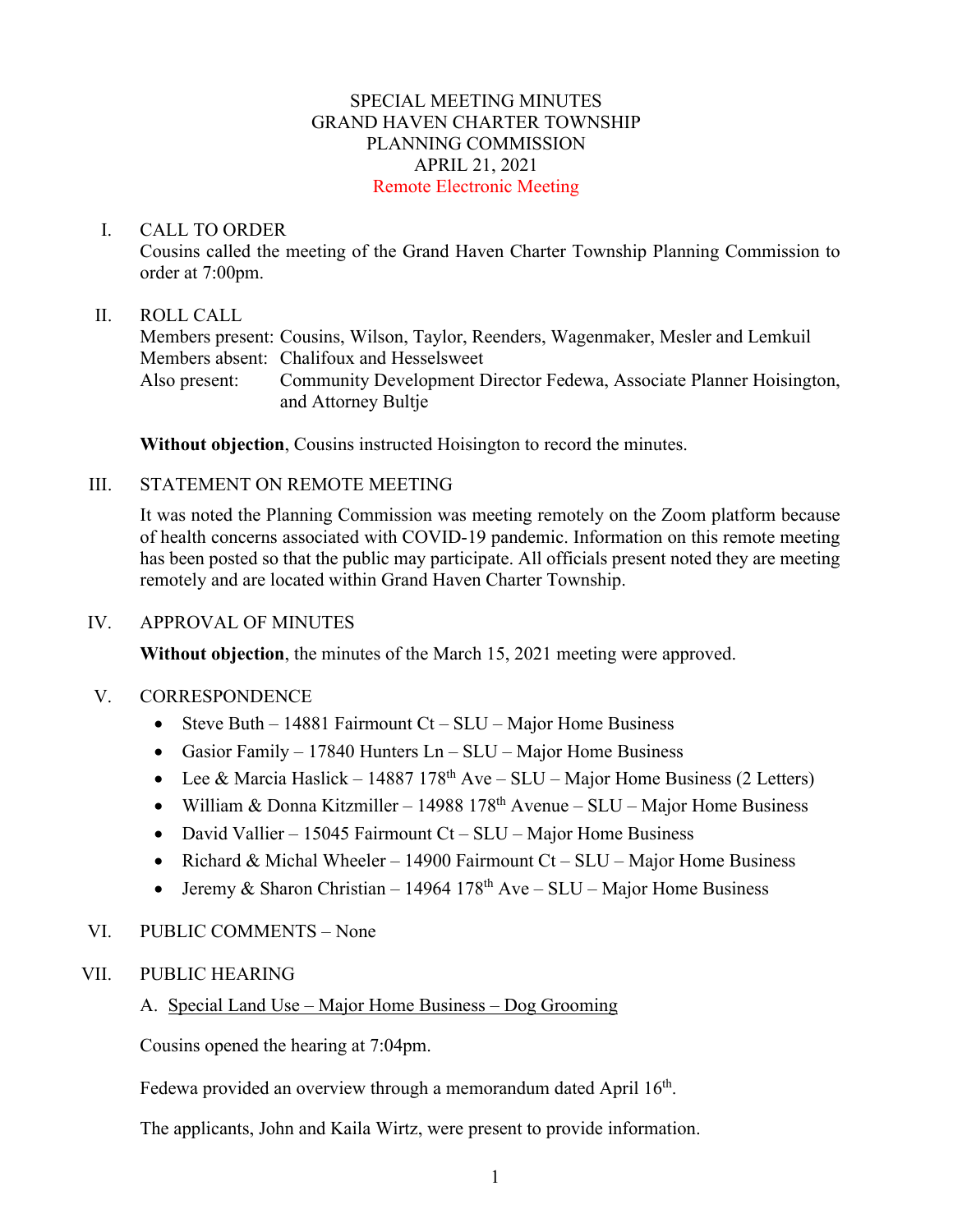• Mrs. Wirtz has been in the dog grooming business for 12 years, deciding to pursue her own business last year. Family dogs are now licensed and up to date on vaccinations.

The correspondence received as part of the public hearing notice was read into the record. Seven letters opposed the proposed special and use, which included letters received in August 2020, when public notices were mailed for the hearing, but the applicant subsequently withdrew prior to the meeting. There was one letter of support.

There being no further comments, Cousins closed the hearing at 7:14pm.

The Planning Commission noted the following points of discussion:

- Questions about the hours of operation and how appointments were scheduled.
	- o Hours are typically Monday to Friday between 8:00am 4:00pm and Saturday from 8:00am – 12:00pm.
	- o With Mrs. Wirtz as the sole employee she schedules one dog per hour, with an additional employee she could "stack" the dogs for appointments every half hour to comply with having a maximum of 5 dogs on the property at any time.
- Noted concern over increased traffic
	- o Wirtz's home is the first house on Hunter's Lane, so it would not be anticipated that the business would have much impact on traffic on the rest of the road.
	- $\circ$  The business is currently running in a curbside fashion where Mrs. Wirtz comes out to the car to retrieve and return the dogs. Most cars are there for less than 10 minutes.
- Acknowledged neighbor's experience with customers parking in the wrong driveway.
	- o Fedewa confirmed a sign is not allowed for the business and recommended a physical marker on site to help customers find the site.
	- o Mr. Wirtz agreed to install a boulder near the public road and use larger house numbers to display the address.
- Recognized neighbor's concerns about loose dogs based on pervious experience.
	- o Loose dog appears to be a single incident, for which the Wirtz's were not made aware until the neighbor contacted Animal Control after receiving the public notice.
	- o The backyard is entirely enclosed with a locked fence. Mrs. Wirtz explained that all dogs brought on site are kept on leash. To access the garage, the owner must enter the gated rear yard, so there is a double security measure.
- Suggestion to allow one employee on site at this time, but to allow the Wirtz's to apply for an amendment for a second employee. A minimum of 6 months must pass prior to applying.

**Motion** by Wagenmaker, supported by Reenders, to **conditionally approve** the Wirtz application for a major home-based business, providing pet grooming, located at their residence at 17822 Hunters Lane because it meets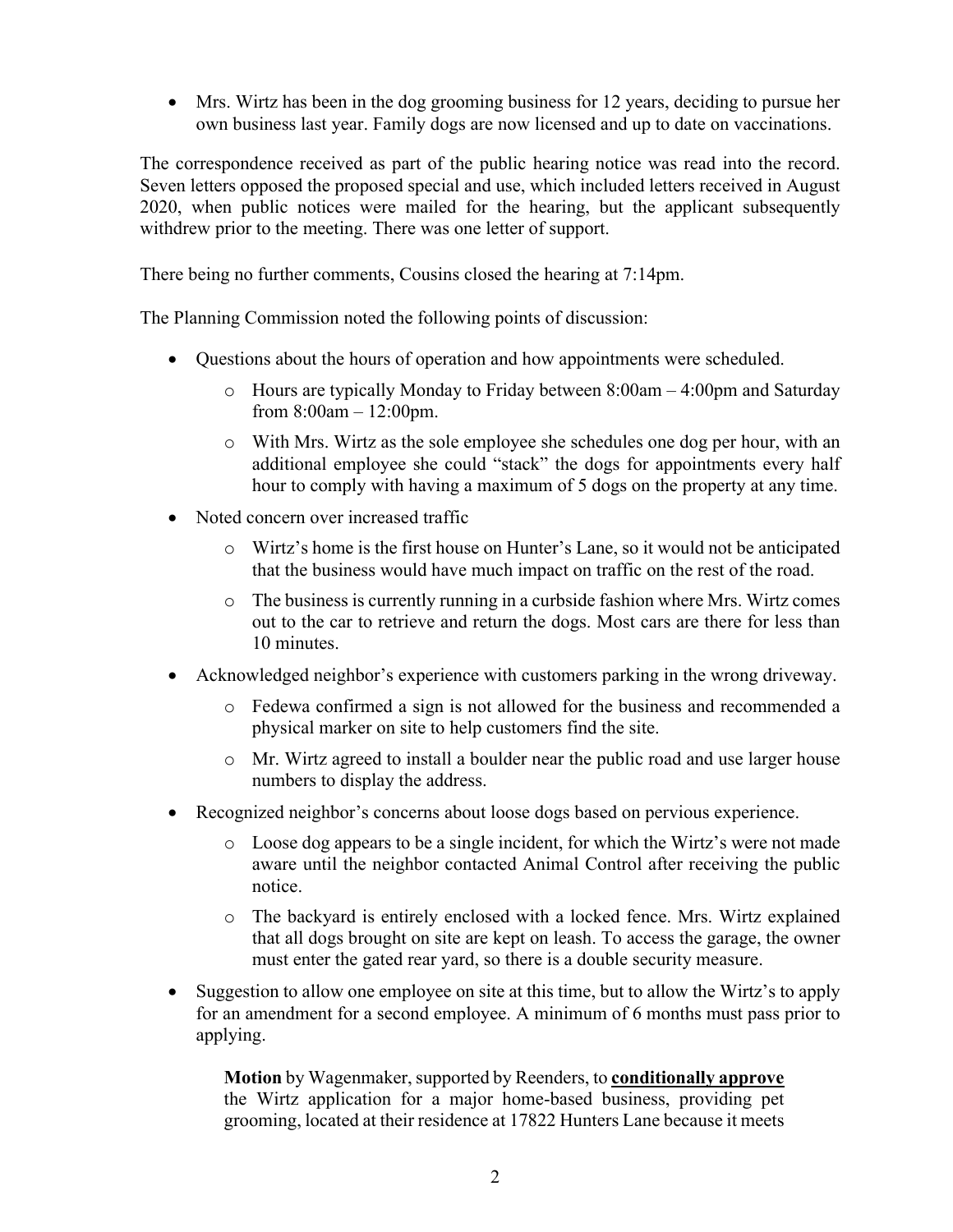the requirements set forth by the Zoning Ordinance. This motion is subject to and incorporates the following conditions and report:

- 1. The business shall be limited to a maximum of 3 dogs at any given time to ensure the maximum of 5 animals per property is not exceeded.
- 2. The business shall be limited to operate within the hours of 8:00am-4:00pm Monday-Friday, and 8:00am-12:00pm on Saturdays.
- 3. The business shall be limited to one additional employee on site for a minimum of 6 months, after which the applicant may seek approval from the Planning Commission for an additional employee.
- 4. The applicant shall provide the boulder and larger house numbers (*or similar method*) to clarify the location of the business for customers.
- 5. Shall comply with all written and verbal representations made during the meeting.

**Which motion carried unanimously**, as shown by the following roll call:

Ayes: Cousins, Wilson, Taylor, Wagenmaker, Mesler, Lemkuil, Reenders Nays: None Absent: Chalifoux, Hesselsweet

## REPORT – SPECIAL LAND USE – HOME-BASED BUSINESS – DOG GROOMING

- 1. This approval is based on the affirmative findings that each of the following standards of Section 12.04 have been fulfilled:
	- A. The proposed use is consistent with and promotes the intent and purpose of this Ordinance.
	- B. The proposed use is of such location, size, density, and character as to be compatible with adjacent uses of land and the orderly development of the district in which situated and of adjacent districts.
	- C. The proposed use does not have a substantially detrimental effect upon, nor substantially impair the value of, neighborhood property.
	- D. The proposed use is reasonably compatible with the natural environment of the subject premises and adjacent premises.
	- E. The proposed use does not unduly interfere with provision of adequate light or air, nor overcrowd land or cause a severe concentration of population.
	- F. The proposed use does not interfere or unduly burden water supply facilities, sewage collection and disposal systems, park and recreational facilities, and other public services.
	- G. The proposed use is such that traffic and assembly of people relating to the use will not be hazardous, or inconvenient to the neighborhood, nor unduly conflict with normal traffic of the neighborhood.
	- H. The proposed use is consistent with the health, safety, and welfare of the Township.
	- I. The proposed use is such that traffic to, from, and on the premises and the assembly of persons relation to such use will not be hazardous, or inconvenient to the neighborhood, nor unduly conflict with the normal traffic of the neighborhood, considering, among other things: safe and convenient routes for pedestrian traffic, particularly of children, the relationship of the proposed use to main thoroughfares and to streets and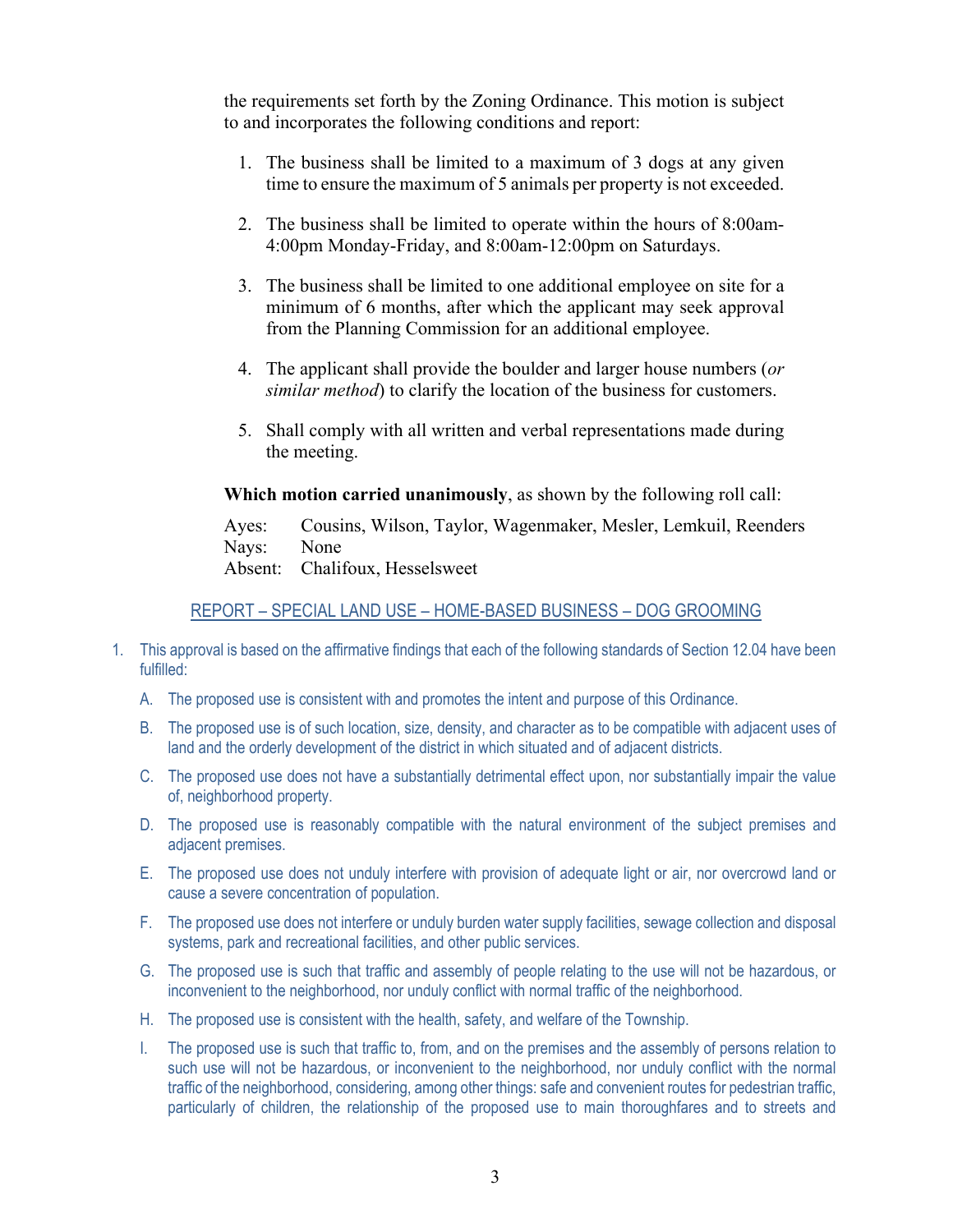intersections, and the general character and intensity of the existing and potential development of the neighborhood.

- 2. The application meets the site plan review standards of Section 18.07.G of the Zoning Ordinance. Specifically, the Planning Commission finds as follows:
	- A. The uses proposed will not adversely affect the public health, safety, or welfare. Uses and structures located on the site take into account topography, size of the property, the uses on adjoining property and the relationship and size of buildings to the site. The site will be developed so as not to impede the normal and orderly development or improvement of surrounding property for uses permitted in this ordinance.
	- B. Safe, convenient, uncontested, and well defined vehicular and pedestrian circulation is provided for ingress/egress points and within the site. Drives, streets and other circulation routes are designed to promote safe and efficient traffic operations within the site and at ingress/egress points.
	- C. The arrangement of public or private vehicular and pedestrian connections to existing or planned streets in the area are planned to provide a safe and efficient circulation system for traffic within the Township.
	- D. Removal or alterations of significant natural features are restricted to those areas which are reasonably necessary to develop the site in accordance with the requirements of this Ordinance. The Planning Commission has required that landscaping, buffers, and/or greenbelts be preserved and/or provided to ensure that proposed uses will be adequately buffered from one another and from surrounding public and private property.
	- E. Areas of natural drainage such as swales, wetlands, ponds, or swamps are protected and preserved insofar as practical in their natural state to provide areas for natural habitat, preserve drainage patterns and maintain the natural characteristics of the land.
	- F. The site plan provides reasonable visual and sound privacy for all dwelling units located therein and adjacent thereto. Fences, walls, barriers, and/or landscaping shall be used, as appropriate, to accomplish these purposes.
	- G. All buildings and groups of buildings are arranged so as to permit necessary emergency vehicle access as requested by the Fire/Rescue Department.
	- H. All streets and driveways are developed in accordance with the Township Subdivision Control Ordinance, the Ottawa County Road Commission and/or Michigan Department of Transportation specifications, as appropriate, unless developed as a private road in accordance with the requirements for private roads in the codified ordinances of the Township.
	- I. Sidewalks or pathways shall be deemed to be required along all public and private roadways unless the applicant provides compelling evidence, in the opinion of the Planning Commission, that they are not necessary for pedestrian access or safety.
	- J. Appropriate measures have been taken to ensure that removal of surface waters will not adversely affect neighboring properties or the public storm drainage system. Provisions have been made to accommodate storm water, prevent erosion and the formation of dust.
	- K. Exterior lighting is arranged so that it is deflected away from adjacent properties and so it does not interfere with the vision of motorists along adjacent streets. Lighting is minimized to reduce light pollution and preserve the rural character of the Township.
	- L. All loading and unloading areas and outside storage areas, including areas for the storage of trash, which face or are visible from residential districts or public streets, are screened.
	- M. Entrances and exits are provided at appropriate locations so as to maximize the convenience and safety for persons entering or leaving the site.
	- N. The site plans conform to all applicable requirements of County, State, Federal, and Township statutes and ordinances.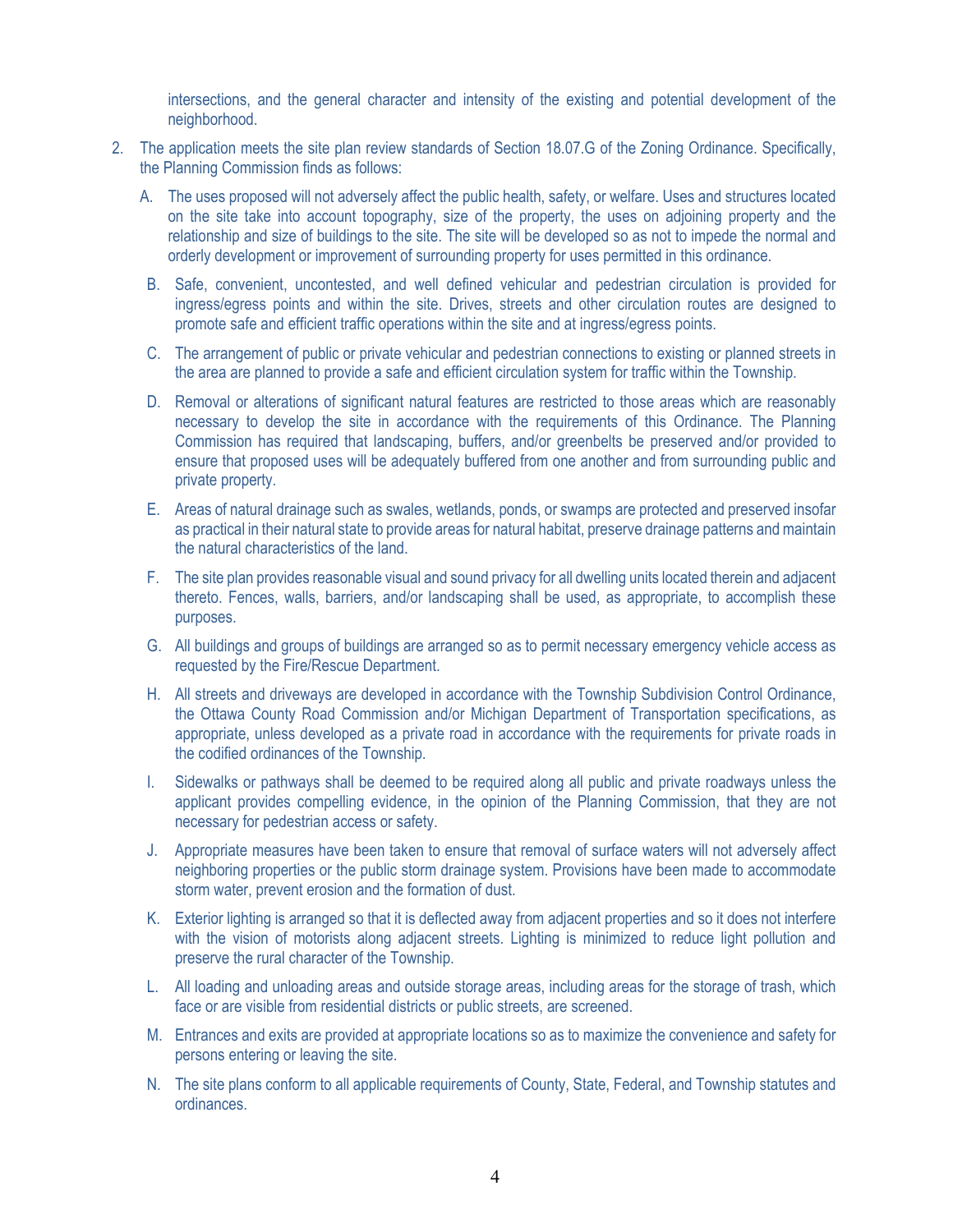- O. As appropriate, fencing has been required by the Planning Commission around the boundaries of the development to minimize or prevent trespassing or other adverse effects on adjacent lands.
- P. The general purposes and spirit of this Ordinance and the Master Plan of the Township are maintained.

## VIII. OLD BUSINESS

#### A. Special Land Use – Two Family Dwelling – Diekevers

**Motion** by Reenders, supported by Taylor, to remove the Diekevers Duplex application from the table for further consideration. **Which motion carried unanimously.**

Fedewa provided an overview through a memorandum dated April 16<sup>th</sup>.

The applicant, Bernie Diekevers, and his architect Jeff Harwood, were present to provide information:

- Proposed duplex is a standard build and identical to another project that was completed on Mercury Drive.
- The majority of homes in the area are larger in area than each proposed unit and provided examples.
- Per the direction of the Planning Commission, two alternate parking options are provided for consideration.
- Explained the desire to keep parking for each unit separate.
	- o Would prefer to limit the amount of concrete on site. Do not want to run concrete drives on each side of the house for separate garages.
	- o Expect to have two cars parked per unit and could limit the number of cars in the lease agreement.
- New site plans have provided required landscaping.
- Agreed to contract-out the lawn maintenance and landscaping services.
- Trashcan screening is not provided as it is expected residents will keep trash receptacles in the garage. Agreed to install an outdoor screen if a violation is found in the future.

The Planning Commission noted the following points of discussion:

- Consensus that Alternate Site Plan #1 is the preferred parking design.
- Fedewa noted the neighboring property owner has invested in a privacy fence to alleviate concerns over impact.

**Motion** by Wagenmaker, supported by Reenders**,** to **conditionally approve** the Diekevers application to construct a two-family dwelling at 15705 Comstock Street because it meets the requirements set forth by the Zoning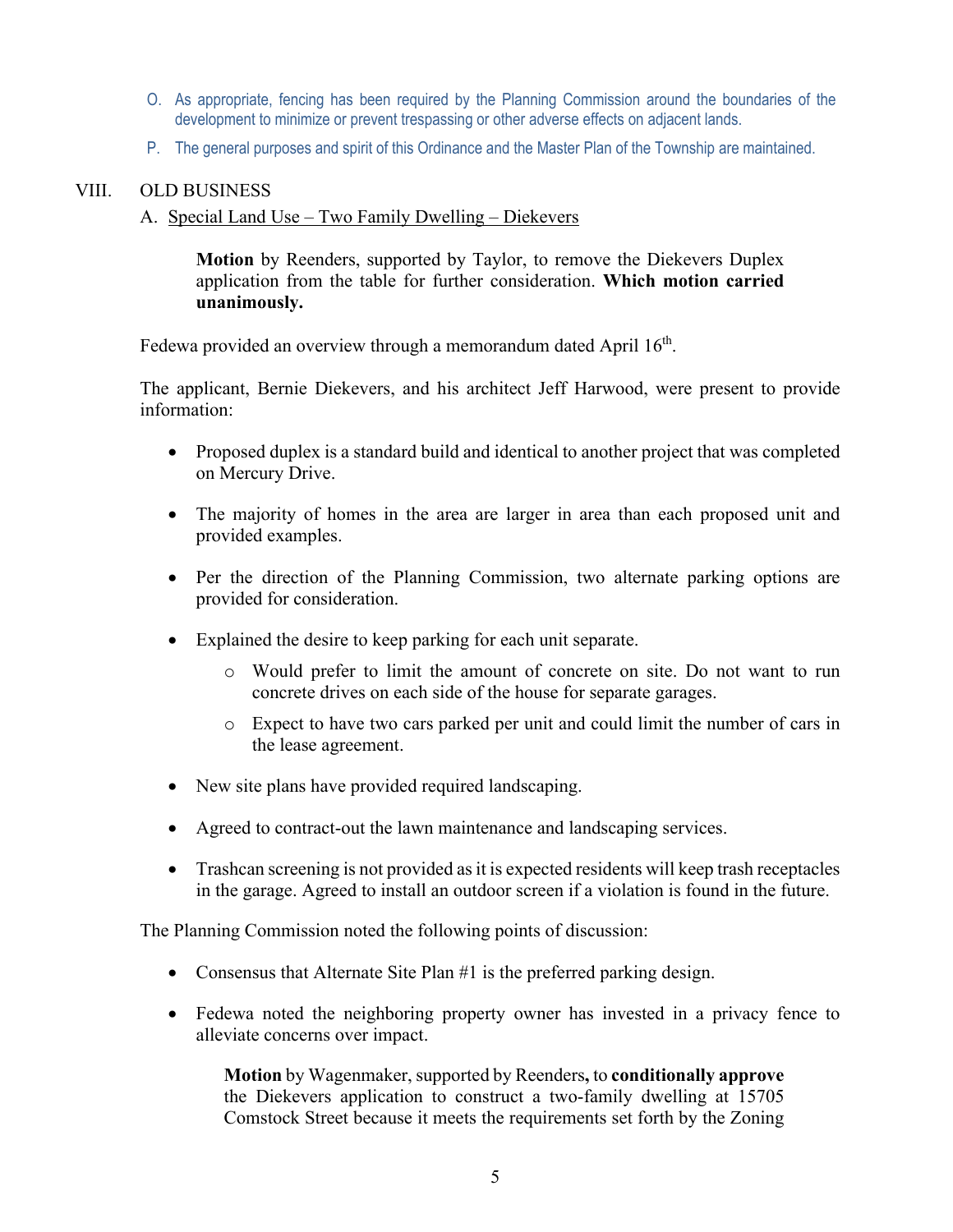Ordinance. This motion is subject to, and incorporates, the following conditions and report.

- 1. The development shall follow Alternate Plan #1 as discussed in this meeting.
- 2. Shall contract-out all lawn maintenance and landscaping services to prevent noxious weed issues.
- 3. Submit planting details for the landscape plan to confirm compliance for administrative approval prior to obtaining a building permit.
- 4. The reserve drain field shall not be constructed at this time. If necessary, to construct in the future, a revised landscape plan shall be submitted for administrative review.
- 5. Refuse containers shall be kept either inside the garage or by a staff approved screening method.

**Which motion carried unanimously**, as shown by the following roll call:

Ayes: Cousins, Wilson, Taylor, Wagenmaker, Mesler, Lemkuil, Reenders Nays: None

Absent: Chalifoux, Hesselsweet

# REPORT – SPECIAL LAND USE – TWO FAMILY DWELLING - DIEKEVERS

- 1. This approval is based on the affirmative findings that each of the following standards of Section 12.04 have been fulfilled:
	- A. The proposed use is consistent with and promotes the intent and purpose of this Ordinance.
	- B. The proposed use is of such location, size, density, and character as to be compatible with adjacent uses of land and the orderly development of the district in which situated and of adjacent districts.
	- C. The proposed use does not have a substantially detrimental effect upon, nor substantially impair the value of, neighborhood property.
	- D. The proposed use is reasonably compatible with the natural environment of the subject premises and adjacent premises.
	- E. The proposed use does not unduly interfere with provision of adequate light or air, nor overcrowd land or cause a severe concentration of population.
	- F. The proposed use does not interfere or unduly burden water supply facilities, sewage collection and disposal systems, park and recreational facilities, and other public services.
	- G. The proposed use is such that traffic and assembly of people relating to the use will not be hazardous, or inconvenient to the neighborhood, nor unduly conflict with normal traffic of the neighborhood.
	- H. The proposed use is consistent with the health, safety, and welfare of the Township.
	- I. The proposed use is such that traffic to, from, and on the premises and the assembly of persons relation to such use will not be hazardous, or inconvenient to the neighborhood, nor unduly conflict with the normal traffic of the neighborhood, considering, among other things: safe and convenient routes for pedestrian traffic, particularly of children, the relationship of the proposed use to main thoroughfares and to streets and intersections, and the general character and intensity of the existing and potential development of the neighborhood.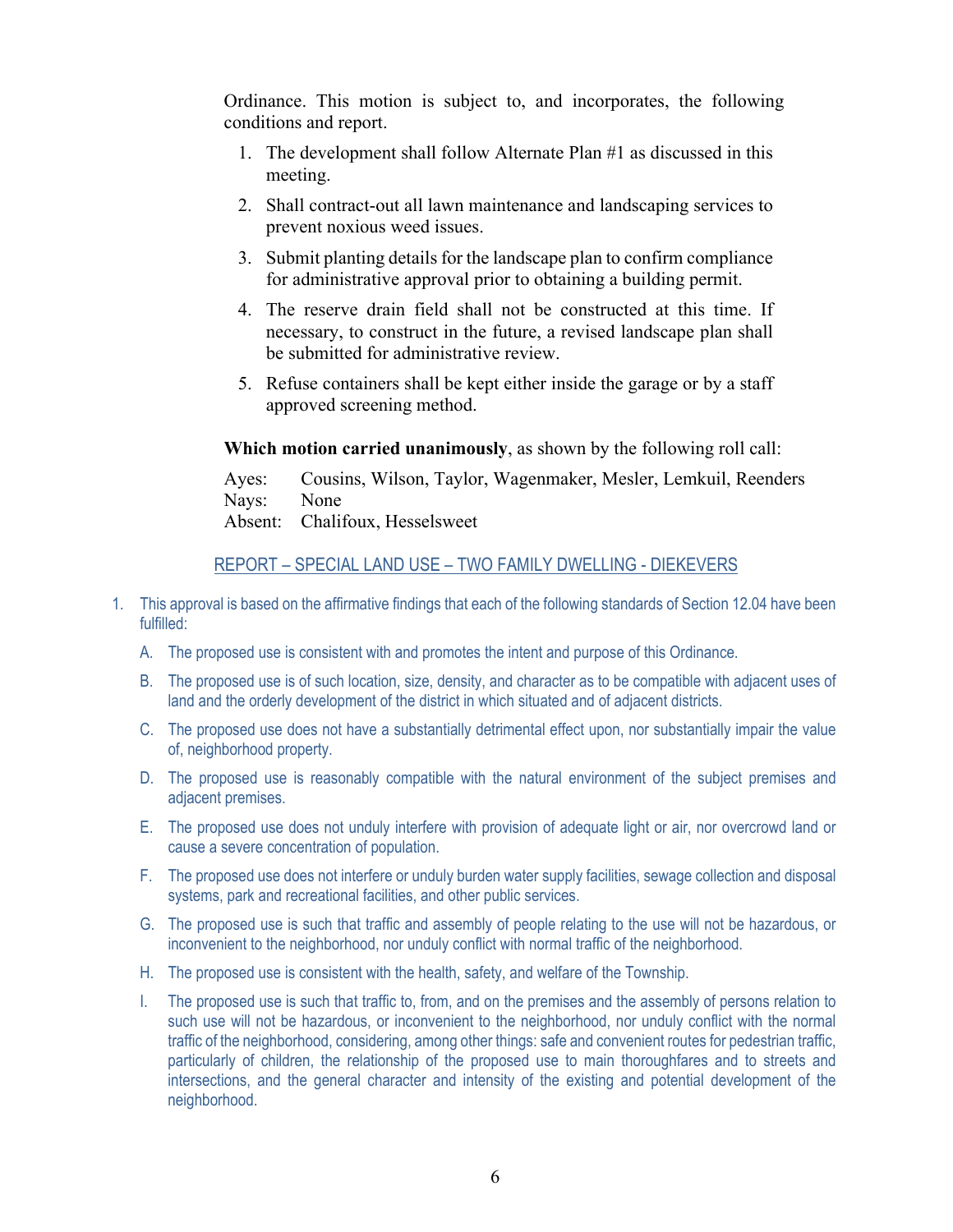- 2. The application meets the site plan review standards of Section 18.07.G of the Zoning Ordinance. Specifically, the Planning Commission finds as follows:
	- A. The uses proposed will not adversely affect the public health, safety, or welfare. Uses and structures located on the site take into account topography, size of the property, the uses on adjoining property and the relationship and size of buildings to the site. The site will be developed so as not to impede the normal and orderly development or improvement of surrounding property for uses permitted in this ordinance.
	- B. Safe, convenient, uncontested, and well defined vehicular and pedestrian circulation is provided for ingress/egress points and within the site. Drives, streets and other circulation routes are designed to promote safe and efficient traffic operations within the site and at ingress/egress points.
	- C. The arrangement of public or private vehicular and pedestrian connections to existing or planned streets in the area are planned to provide a safe and efficient circulation system for traffic within the Township.
	- D. Removal or alterations of significant natural features are restricted to those areas which are reasonably necessary to develop the site in accordance with the requirements of this Ordinance. The Planning Commission has required that landscaping, buffers, and/or greenbelts be preserved and/or provided to ensure that proposed uses will be adequately buffered from one another and from surrounding public and private property.
	- E. Areas of natural drainage such as swales, wetlands, ponds, or swamps are protected and preserved insofar as practical in their natural state to provide areas for natural habitat, preserve drainage patterns and maintain the natural characteristics of the land.
	- F. The site plan provides reasonable visual and sound privacy for all dwelling units located therein and adjacent thereto. Fences, walls, barriers, and/or landscaping shall be used, as appropriate, to accomplish these purposes.
	- G. All buildings and groups of buildings are arranged so as to permit necessary emergency vehicle access as requested by the Fire/Rescue Department.
	- H. All streets and driveways are developed in accordance with the Township Subdivision Control Ordinance, the Ottawa County Road Commission and/or Michigan Department of Transportation specifications, as appropriate, unless developed as a private road in accordance with the requirements for private roads in the codified ordinances of the Township.
	- I. Sidewalks or pathways shall be deemed to be required along all public and private roadways unless the applicant provides compelling evidence, in the opinion of the Planning Commission, that they are not necessary for pedestrian access or safety.
	- J. Appropriate measures have been taken to ensure that removal of surface waters will not adversely affect neighboring properties or the public storm drainage system. Provisions have been made to accommodate storm water, prevent erosion and the formation of dust.
	- K. Exterior lighting is arranged so that it is deflected away from adjacent properties and so it does not interfere with the vision of motorists along adjacent streets. Lighting is minimized to reduce light pollution and preserve the rural character of the Township.
	- L. All loading and unloading areas and outside storage areas, including areas for the storage of trash, which face or are visible from residential districts or public streets, are screened.
	- M. Entrances and exits are provided at appropriate locations so as to maximize the convenience and safety for persons entering or leaving the site.
	- N. The site plans conform to all applicable requirements of County, State, Federal, and Township statutes and ordinances.
	- O. As appropriate, fencing has been required by the Planning Commission around the boundaries of the development to minimize or prevent trespassing or other adverse effects on adjacent lands.
	- P. The general purposes and spirit of this Ordinance and the Master Plan of the Township are maintained.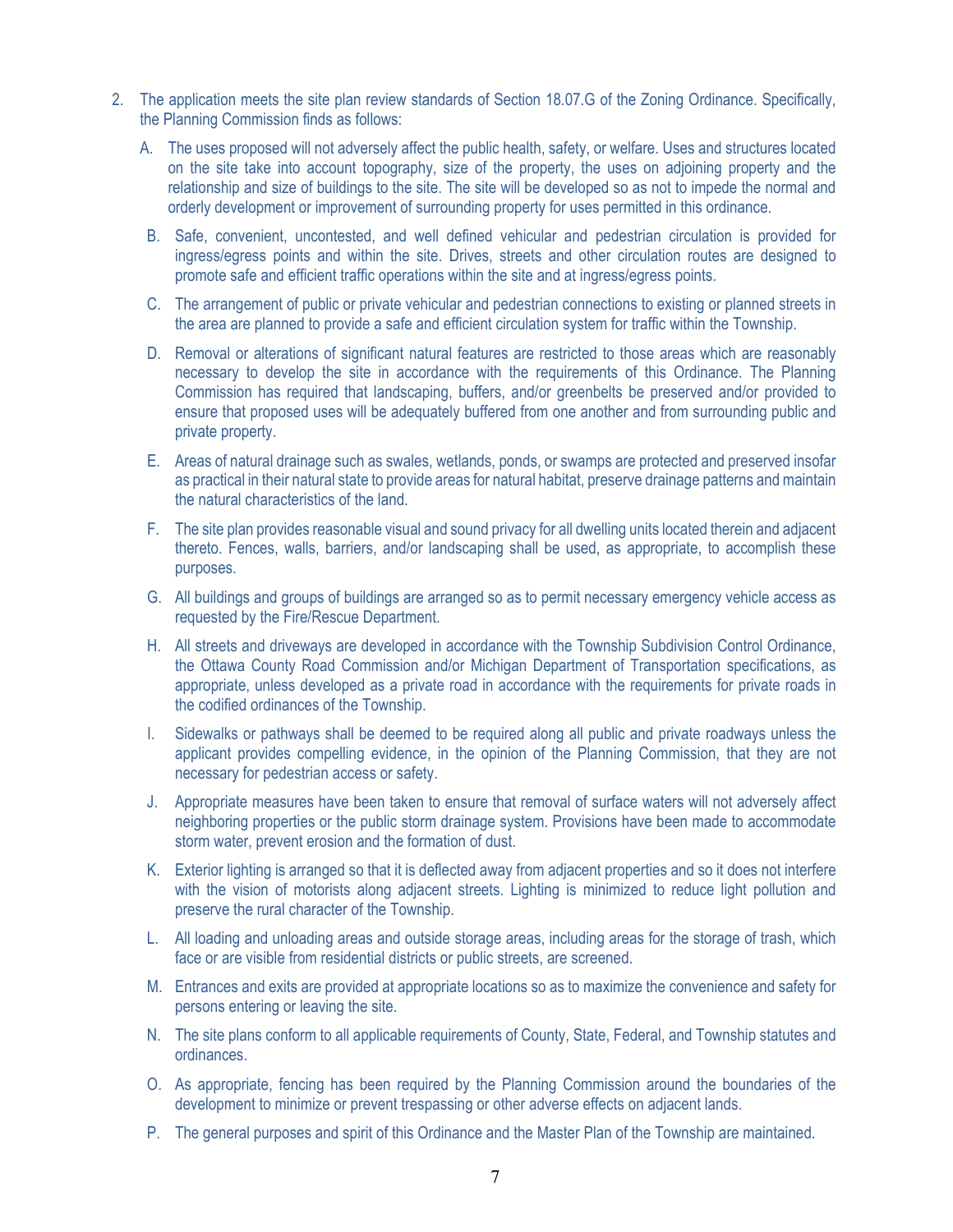## IX. NEW BUSINESS

# A. Pre-Application – Salvage Car Dealership

Fedewa provided an overview through a memorandum dated April 16th.

The applicant, Ben Sapak was present to provide information:

- Proposed business, "Freedom Auto" would act as a warehouse for vehicles with a salvage title.
	- o Cars would be bought and cleaned so they can be evaluated for sale.
	- o Would not be performing any repair work on site, rather any work would be performed off site at a licensed facility.
	- o Sapak prefers to store cars inside the facility for security reasons. This would not be a business that would rely on visibility from the public as most buyers would look online and visit the site for a specific vehicle.
- Business would use approximately 5000 sqft of the existing building, which is capable of holding up to 10 vehicles at a time. Sapak does not expect it would be typical to have 10 vehicles.
- Clarified that these vehicles are not necessarily a solution for lower income individuals.

The Planning Commission noted the following points of discussion:

- Inquired about typical customer.
- Asked if cars with a salvage title can be insured.
	- o Sapak confirmed salvage vehicles can still be insured.
- Supportive of business concept.

## B. Pre-Application – Eastbrook Homes

**Motion** by Wagenmaker, to table the pre-application discussion due to lack of information. **Having no support, the motion dies.**

Fedewa provided an overview through a memorandum dated April 16th.

A team representing Eastbrook Homes was present to provide information. This consisted of Michael McGraw and Brian Papke from Eastbrook Homes and John Tenpas, the project engineer. Ryan Kilpatrick of Housing Next was also present.

- Was approached by current property owner to sell as a 40-acre developable parcel. Land is currently a blueberry field.
- Unique opportunity due to location being both close to amenities and City of Grand Haven housing development to the south, manufactured home park to the west, and industrial to the south and west as well.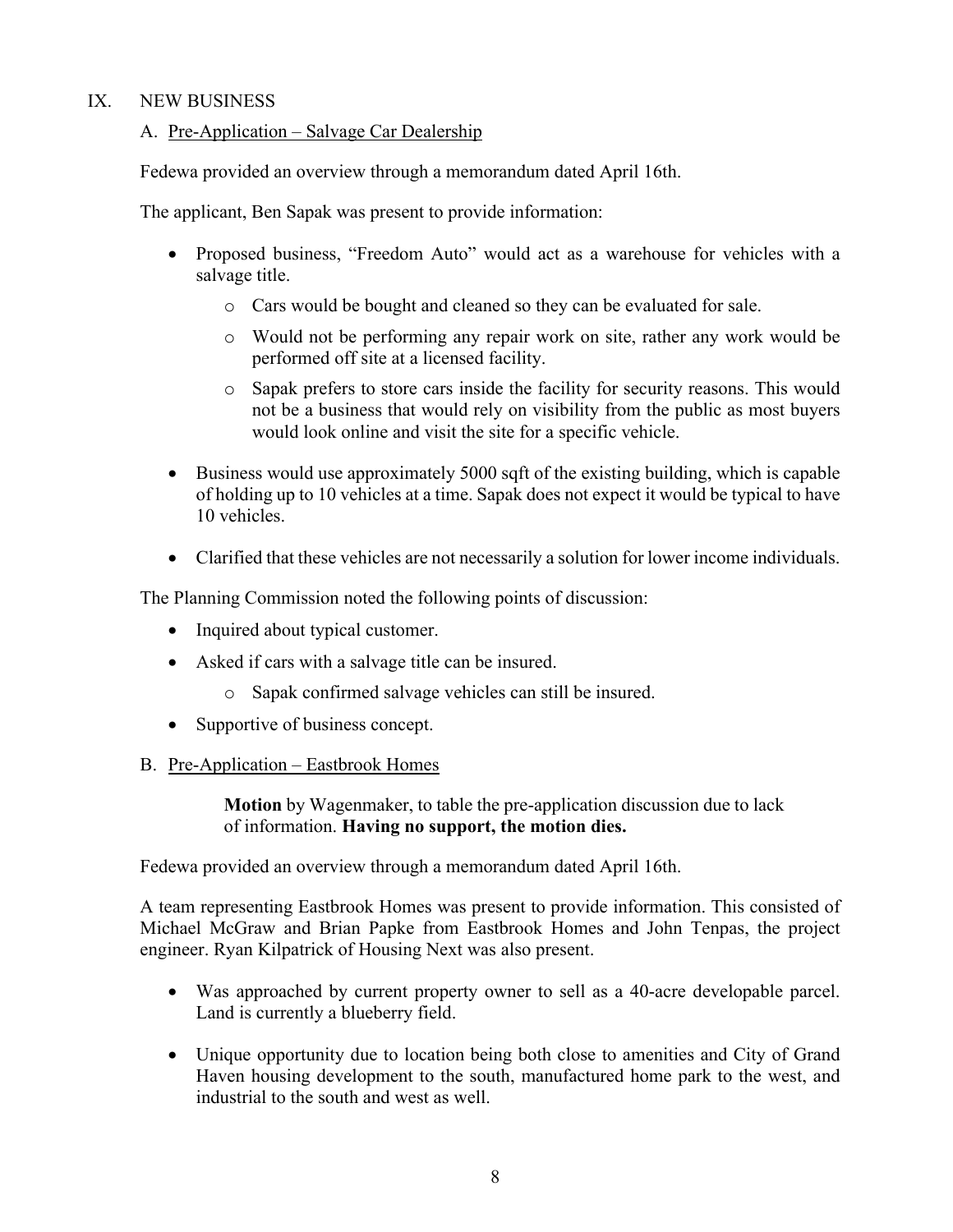- High water table. Slab on grade anticipated. Have met with Ottawa County Water Resource Commissioner on sustainable concepts to manage the stormwater. Including keeping the drain open and incorporating it into the design of the development.
- Utilities are complicated and expensive. May pursue alternative sources through the Ottawa County Land Bank to assist with the cost of installation. Doing so, would require public benefits to the community, which would likely include a percentage being set aside for buyers in the 80% AMI, as well as a sanitary sewer design that could allow future expansions toward the northeast quadrant on private septic systems.
- Site has been designed to provide a variety of home types at varying price points. Attached townhomes would provide the most affordable option, but the site would also contain single family homes.
- The proposed Accessory Dwelling Units offer a range of uses—a long-term rental, office, teaching-at-home area, room for aging family members, etc.
- Noted that smaller lot widths allow sale prices to be lower.
- Kilpatrick noted NW Ottawa County needs more than 500 new housing units under \$250K, so far there have only been 32 units built in the past 3 years.
	- o Millennials account for 35% of people in the market looking to buy a home.

The Planning Commission noted the following points of discussion:

- Concerns over the proposed density, desire to see a parallel plan created.
- Attorney Bultje provided clarification on rezoning and density. Noting the PUD Chapter enables the Planning Commission to set a higher density if requested by the applicant, and upon consideration of the stated guidelines.
- Worried the increase in traffic would negatively impact the area and neighboring property owners. Particularly those streets that currently dead-end into the site and may become a thoroughfare. Traffic impact studies will be needed.
- The Planning Commission was split over the location of the development. While the above concerns were noted, there was also support for the development at the proposed site.
	- o The nearby amenities and easy access to work and school makes the location desirable.
	- o While dense, the site plan appears to be very efficient.
- Inquired about similar communities in the state. The developer will provide the information for site visits to gain better perspective of scale and density.
- Concerns were raised on the roads and access for emergency vehicles.
- Parking for guests needs to be considered.